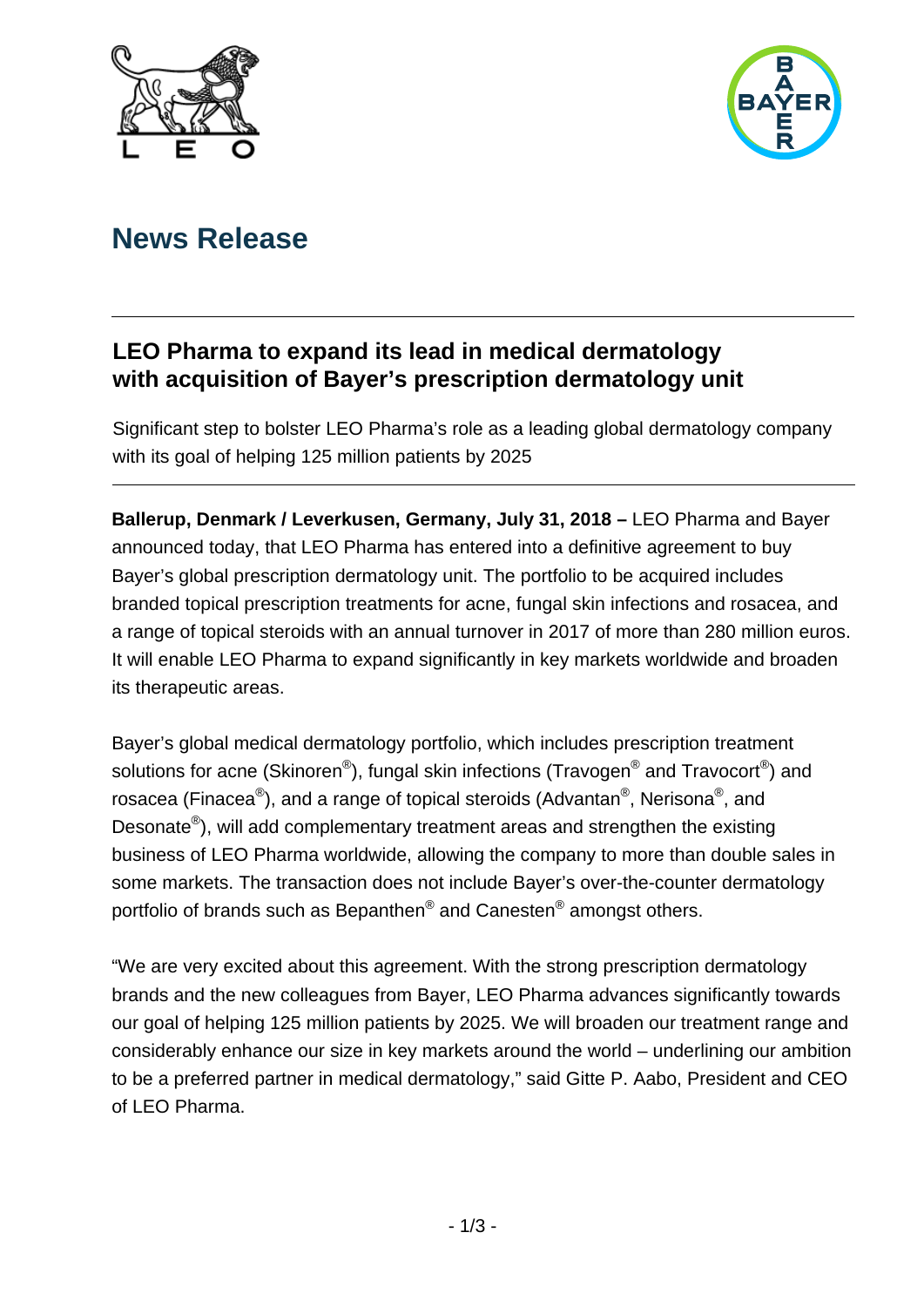"We are very pleased to have found a good partner in LEO Pharma, who has a long history as a leader in scientific advancement and a culture that values discovery and innovation," said Heiko Schipper, member of Bayer's Board of Management and President of Consumer Health. "With the dedicated support of many employees to whom we are grateful, our prescription dermatology business has grown well since becoming part of Bayer in 2006. Moving forward, we believe that LEO Pharma is the right owner to grow and further develop the prescription dermatology business while enabling us to focus on building our core over-the counter brands".

LEO Pharma will acquire the global product rights, except for Afghanistan and Pakistan, and take over the sales and marketing organizations in 14 countries, as well as a factory in Segrate, Italy. In total, around 450 people will join LEO Pharma as part of this transaction. The combination of the local sales and marketing organizations will make LEO Pharma more efficient.

The acquisition is expected to close in two steps: During 2018 for the United States, and during the second half of 2019 for all other markets, subject to the satisfaction of customary closing conditions, including approval by the competition authorities. Financial details of the transaction were not disclosed.

### **About LEO Pharma**

LEO Pharma helps people achieve healthy skin. By offering care solutions to patients in more than 130 countries globally, LEO Pharma supports people in managing their skin conditions. Founded in 1908 and owned by the LEO Foundation, the healthcare company headquartered in Denmark has devoted decades of research and development to delivering products and solutions to people with skin conditions. In 2017 LEO Pharma employed around 5,200 people worldwide and had sales of 1.4 billion euros. For more information, go to:

www.leo-pharma.com www.linkedin.com/company/leo-pharma

#### **About Bayer**

Bayer is a global enterprise with core competencies in the life science fields of health care and agriculture. Its products and services are designed to benefit people and improve their quality of life. At the same time, the Group aims to create value through innovation, growth and high earning power. Bayer is committed to the principles of sustainable